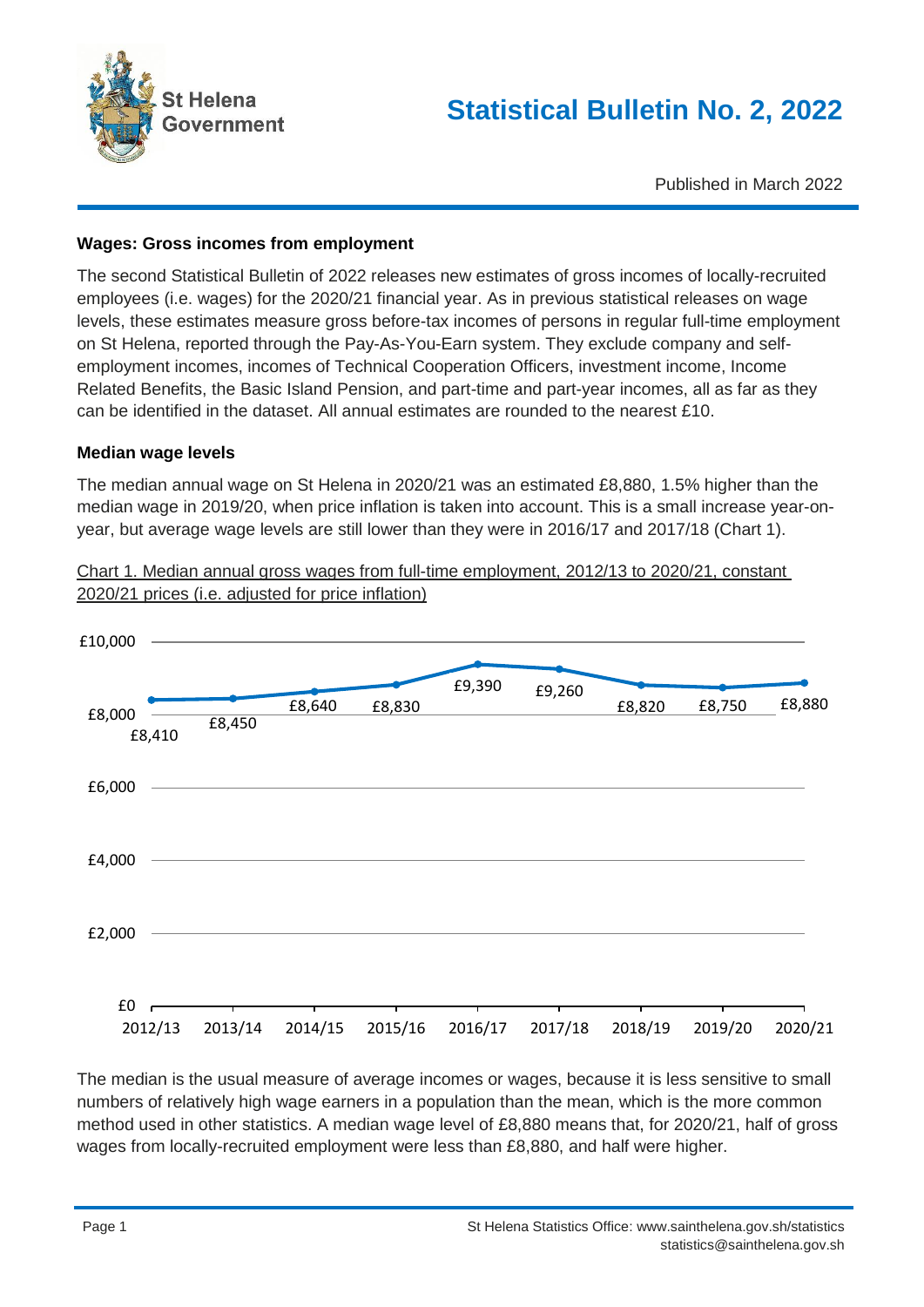## **Wage level range**

Chart 2 shows the upper and lower quartiles; the lower quartile is the point at which a quarter of wages are lower, and the upper quartile is the point at which a quarter of wages are higher. Half of all employment wages lie between the lower and upper quartiles, so for 2020/21 half of all employees earned between £7,130 and £12,000. One notable trend is that the gap between the upper and lower quartile is still smaller in 2020/21 than in 2014/15 and 2015/16, likely the result of a number of relatively higher paid workers leaving the workforce when St Helena's airport was completed.

Chart 2. Upper and lower quartiles of real gross annual wages from employment, 2012/13 to 2020/21, constant 2020/21 prices (i.e. adjusted for inflation)



### **Wage level differences by gender**

Chart 3 shows (inflation-adjusted) median wages from employment broken down by male and female employees, between 2012/13 and 2020/21. For every year, the median male wage was higher than the median female wage, but the gap between the two has narrowed in recent years. This is also likely due to the completion of the construction of the Airport, since construction workers were predominantly male, and many of them either left St Helena or found alternative employment during 2016/17 and 2017/18.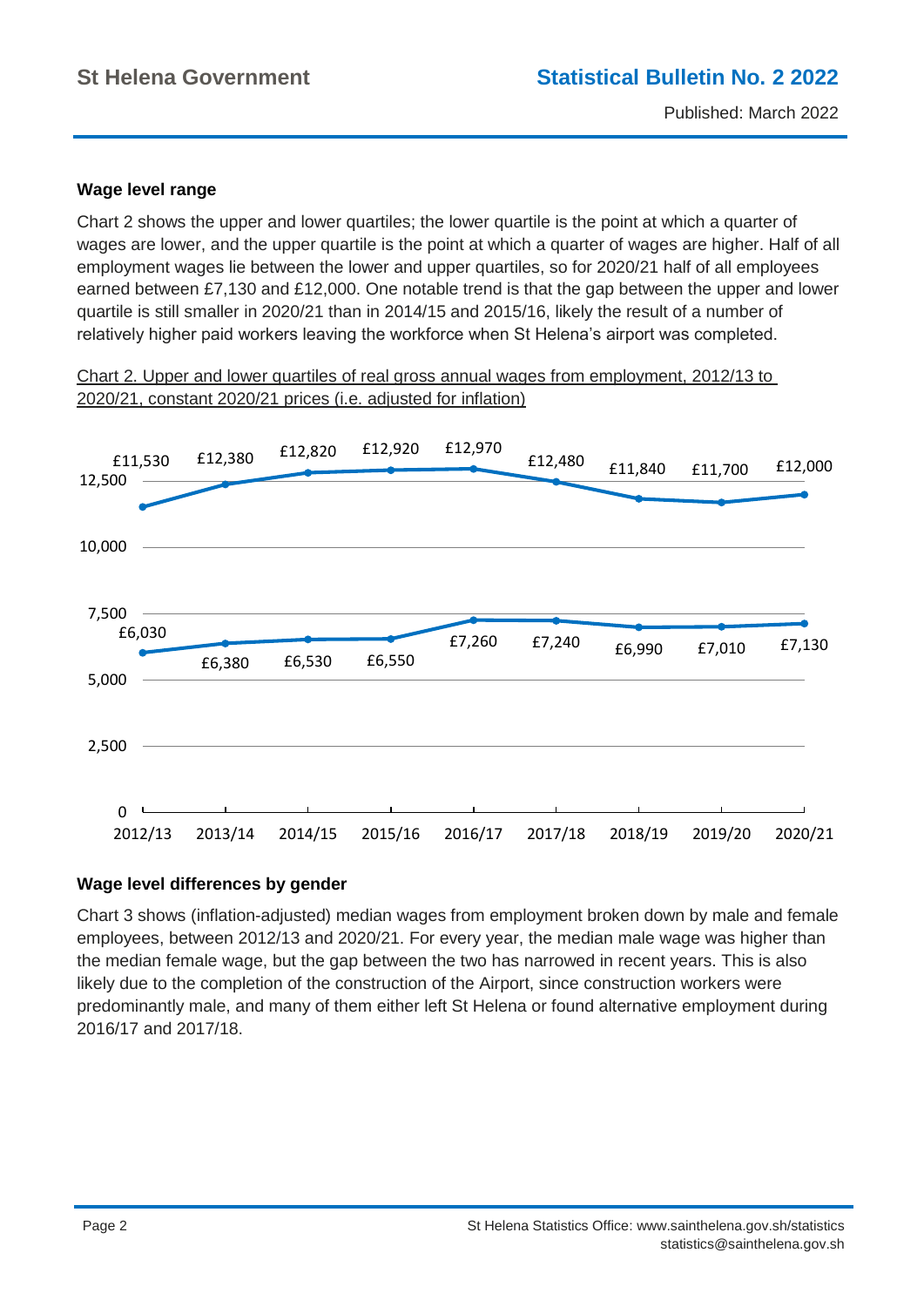Published: March 2022



Chart 3. Median real gross annual wages from employment, male and female, 2012/13 to 2020/21 in constant 2020/21 prices (i.e. adjusted for inflation)

### **The minimum wage and the income tax threshold**

St Helena operates a minimum wage policy, and St Helena's income tax system operates a minimum threshold before any tax is due; this threshold remained constant at £7,000 per person per year for the financial years 2011/12 to 2020/21. The minimum wage has typically changed each year, and for 2020/21 was £3.18 an hour. Chart 4 shows the number of persons earning income from full-time employment that were above the minimum wage and the income tax threshold.

Chart 4. Employees above the minimum wage and the tax threshold, 2012/13 to 2020/21

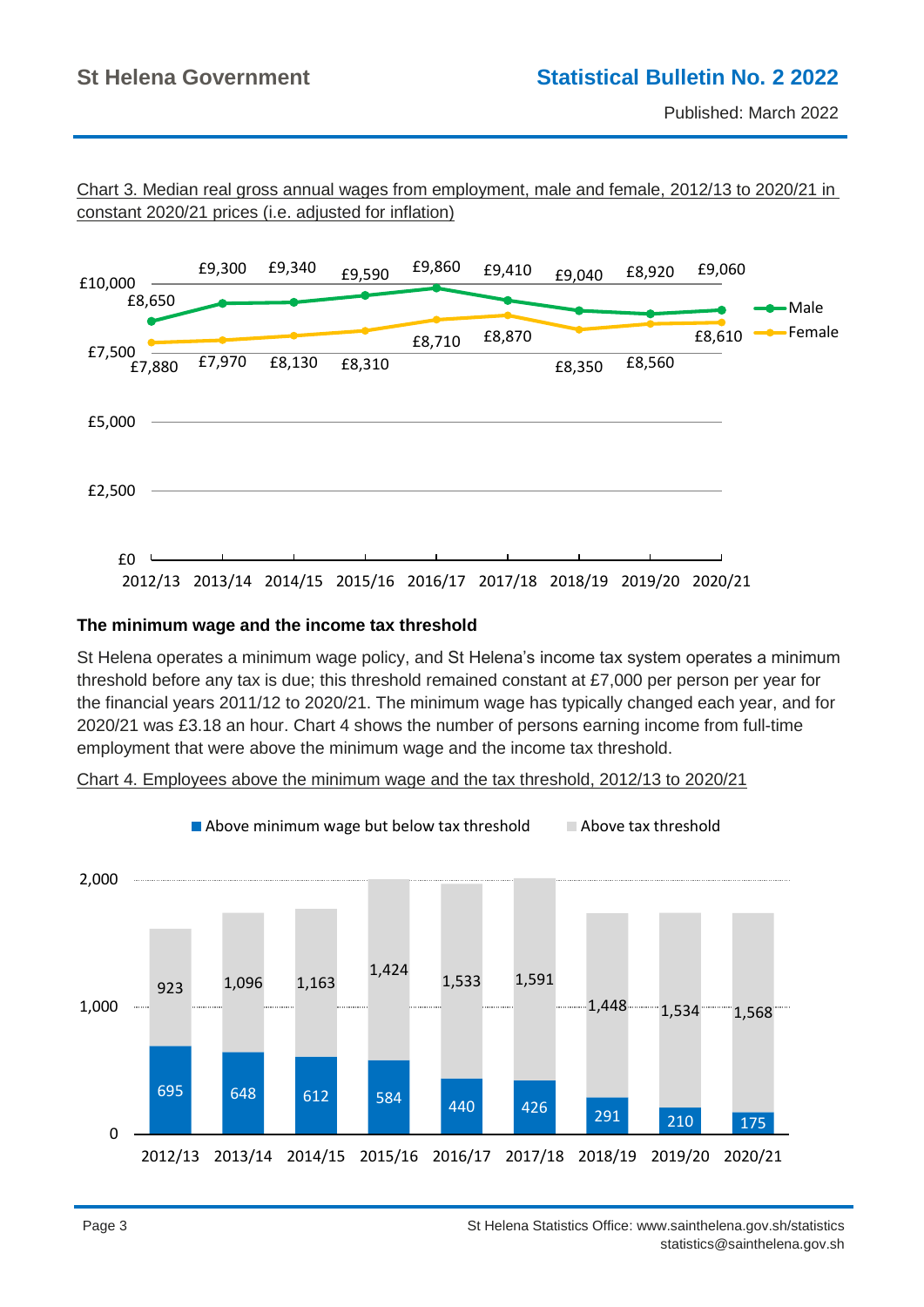The number of full-time employees above the fixed income tax threshold of £7,000 in 2020/21 increased to 1,568, 34 people more that in 2019/20. The total number of employees above the minimum wage was almost identical in 2020/21 compared to 2019/20. The number of people earning above the minimum wage but not earning enough to pay income tax fell to 175, partly because the minimum wage was increased but the income tax threshold remained constant.

## **Get the data**

The complete set of statistics on average gross incomes from employment from 2012/13 to 2020/21 is available at www.sainthelena.gov.sh/statistics in the 'Economy' section.

# **Methodology**

The methodology used to compute estimates for 2020/21 is consistent with that used in previous years, and the key concepts and methods are described here:

Data source. Statistics on wages and incomes on St Helena are derived from a computerised database maintained by the Income Tax Office, which captures information about all wage earners whose details are submitted through the Pay-As-You-Earn (PAYE) system. There are some limitations when using this database as a source for estimating incomes; for example, informal income earned may not be declared; it is difficult to distinguish full-time and part-time workers and full-year and part-year incomes; and some reported incomes may include second jobs.

Gross income (wages) from employment. The primary analysis in this Bulletin uses average gross incomes from employment, also referred to as wages. Income from investments (including private pension schemes) and from self-employment, benefits, or the Basic Island Pension is excluded, as far as they can be identified. Incomes are gross, that is, before any tax is deducted, and all estimates are rounded to the nearest £10.

Median. The median is a measure of the average value of a set of numbers. It is the 'middle number' in a ranked list, the value at which exactly half the population has a smaller value and half has a higher value. It is preferred to the mean when estimating average incomes or wages, since it is less easily 'skewed' by a few individuals with relatively large incomes.

Mean. The mean is a measure of the average value of a set of numbers; it is derived by adding all the numbers together, and dividing by the number of values in the dataset. While it is the most common measure of the average for many applications, it can produce misleading results for estimating average incomes because it can be biased by small numbers of relatively high incomes.

Adjusting for inflation. Most of the average income estimates are adjusted for the impact of price inflation, using St Helena's Retail Price Index to estimate relevant statistics in 2020/21 prices. Inflation-adjusted estimates are called 'constant' or 'real'; unadjusted estimates are called 'nominal' or 'current'. Inflation-adjustment makes comparisons over time more meaningful, since any change up or down shows whether a person has more or less purchasing power. For example, the median nominal gross income for 2012/13 was £6,750 per year. But prices were not the same in 2020/21 compared to 2012/13 – they increased, on average. Using the Retail Price Index to make the calculation, an employee would need to have earned £8,410 a year to buy the same amount of goods